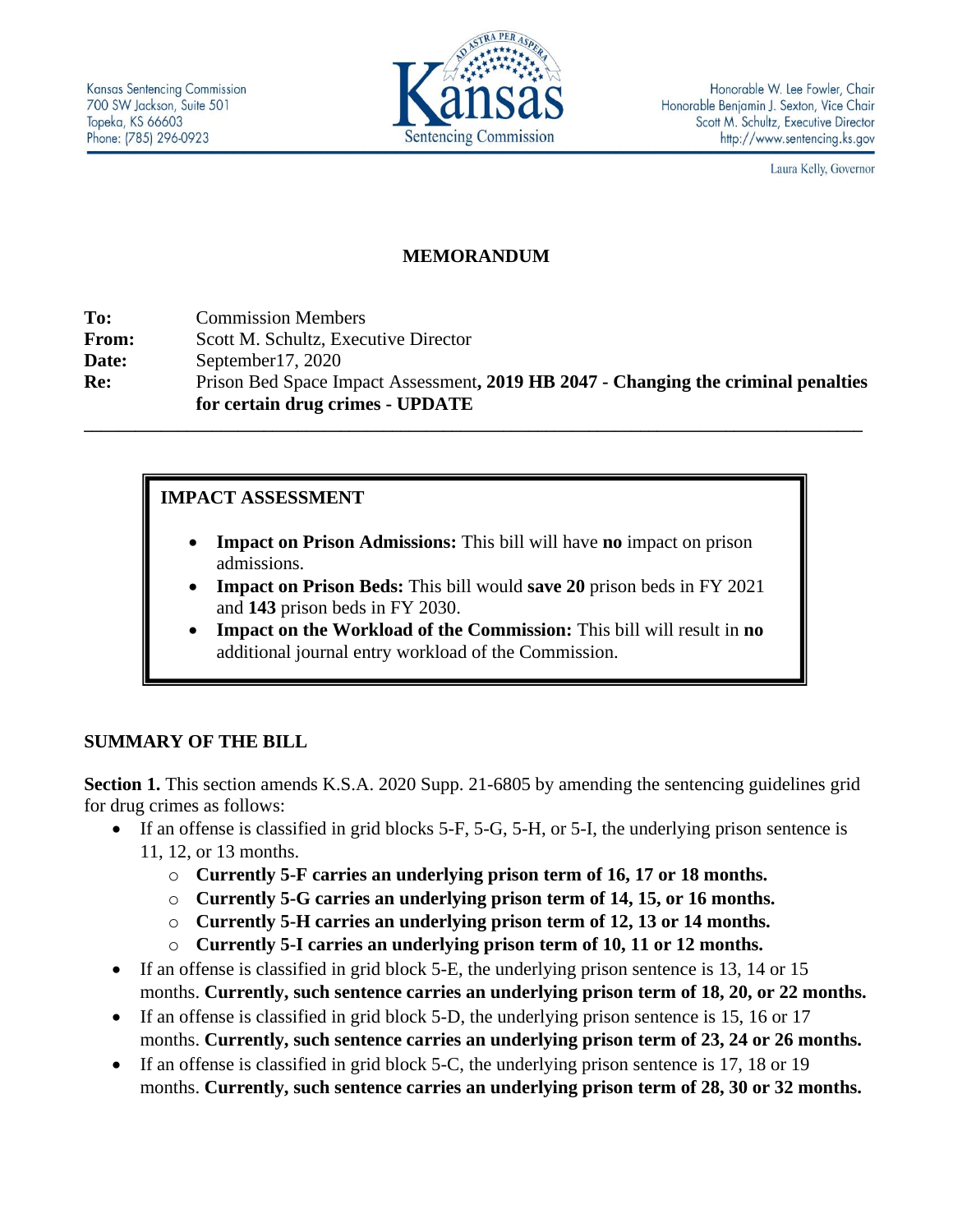- If an offense is classified in grid block 5-B, the sentence is 18, 19 or 20 months imprisonment. **Currently such sentence is 32, 34 or 36 months imprisonment.**
- If an offense is classified in grid block 5-A, the sentence is 19, 21or 23 months imprisonment. **Currently such sentence is 37, 40 or 42 months imprisonment.**

| Categories        | А                          | В                    |                                 |                    |                               |                       | G                   |                       |                          |
|-------------------|----------------------------|----------------------|---------------------------------|--------------------|-------------------------------|-----------------------|---------------------|-----------------------|--------------------------|
| Severity<br>Level | $3+$<br>Person<br>Felonies | 2 Person<br>Felonies | Person &<br>Nonperson<br>Felony | 1 Person<br>Felony | $3+$<br>Nonperson<br>Felonies | Nonperson<br>Felonies | Nonperson<br>Felony | $2 +$<br>Misdemeanors | Misdemeanor<br>No Record |
|                   | 23                         | 20                   | 19                              | 17                 | 15                            | 13                    | <b>13</b>           | 13                    | 13                       |
|                   | 21                         | 19                   | 18                              | 16                 | 14                            | 12                    | 12                  | 12                    | 12                       |
|                   | 19                         | 18                   | 17                              |                    | 13                            |                       | 11                  |                       |                          |

**HB 2047 Drug Level 5 Sentencing Ranges**

# **FINDINGS**

• In FY 2019, 236 drug level 5 offenders were directly admitted to prison. The criminal history category of these offenders was as follows:

| <b>Criminal History Category</b> | <b>Number of Offenders</b> | <b>Percent</b> |
|----------------------------------|----------------------------|----------------|
| A                                | 49                         | 20.8           |
| B                                | 59                         | 25.0           |
| $\mathsf{C}$                     | 40                         | 16.9           |
| D                                | 4                          | 1.7            |
| E                                | 38                         | 16.1           |
| $\mathbf{F}$                     | 18                         | 7.6            |
| G                                | 17                         | 7.2            |
| H                                | 4                          | 1.7            |
|                                  | 7                          | 3.0            |
| <b>Total</b>                     | 236                        | 100.0          |

### **IMPACT ASSESSMENT**

- **Impact on Prison Admissions:** This bill will have no impact on prison admissions.
- **Impact on Prison Beds:** This bill would save **20** prison beds in FY 2021 and **143** prison beds in FY 2030.
- **Impact on the Workload of the Commission:** This bill will result in **no** additional journal entry workload of the Commission.

#### **Prison Bed Space Impact Assessment**